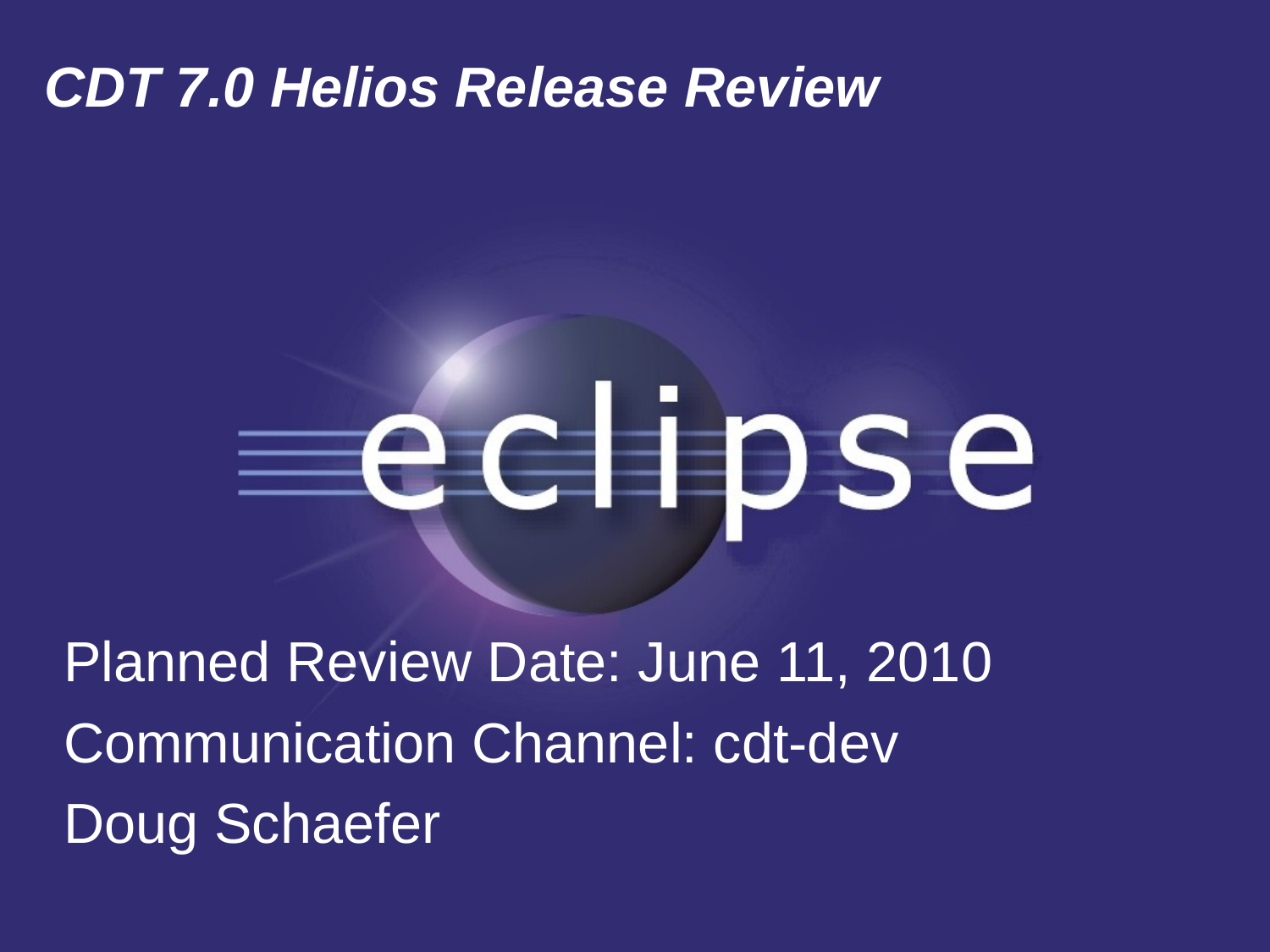# *Introduction*

- The CDT (C/C++ Development Tools) project builds a platform that supports edit, build, and debug of C and/or C++ applications.
- Exemplary support is provided for the GNU toolchain which supports Windows (via external Wascana project), Linux, and Mac development out of the box.

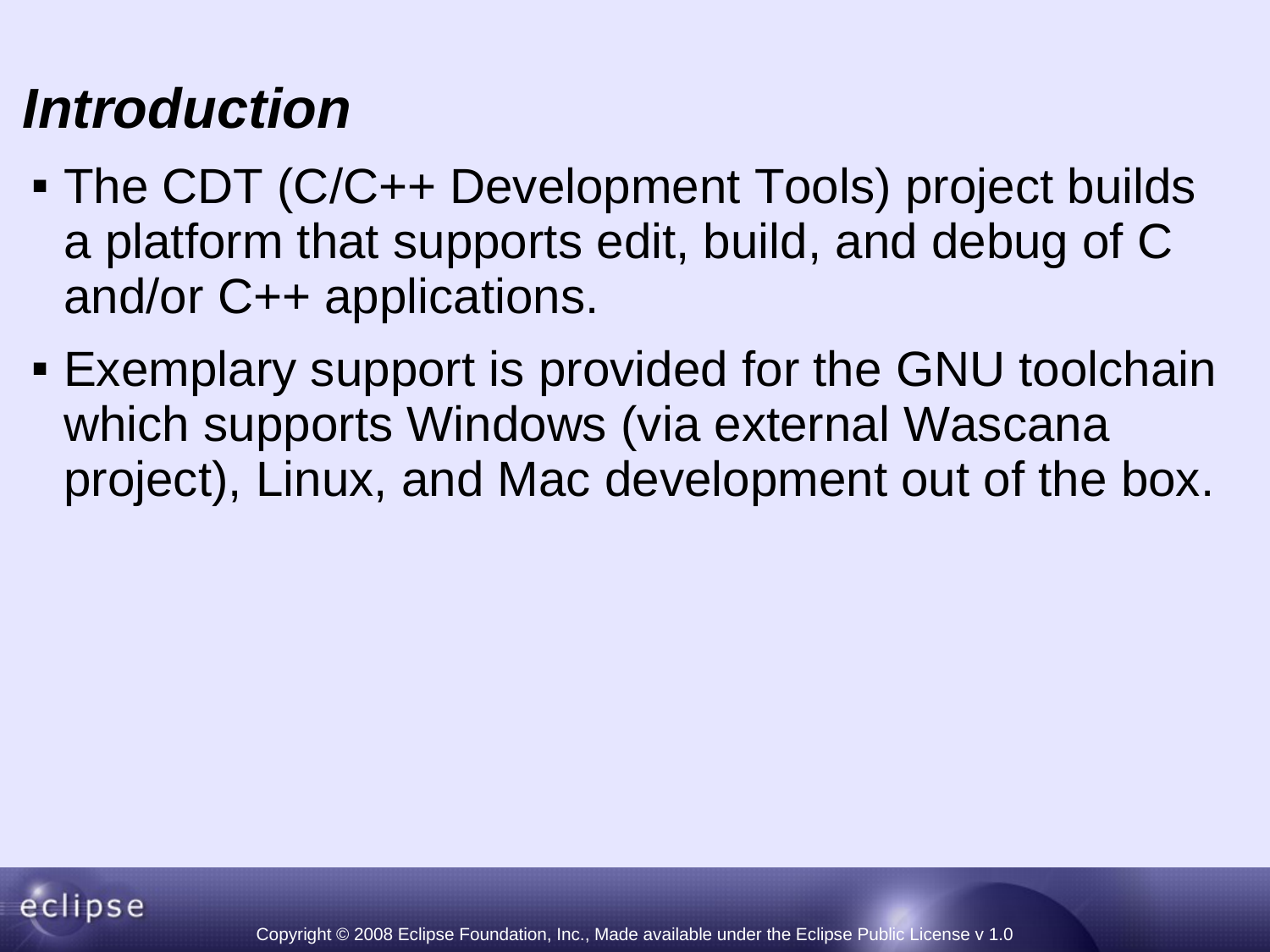#### *Features*

- DSF/GDB debug interface reached sufficient parity with existing CDI/GDB interface to warrant switch in default launch configuration type.
- New Eclipse C/C++ Debugger (EDC) introduced as optional component provides direct debugger interface to OS APIs for Windows and Linux and communication back to CDT using the Target Communication Framework (TCF).
- New Codan static analysis framework as optional component to provide semantic error reports ahead of compile time.

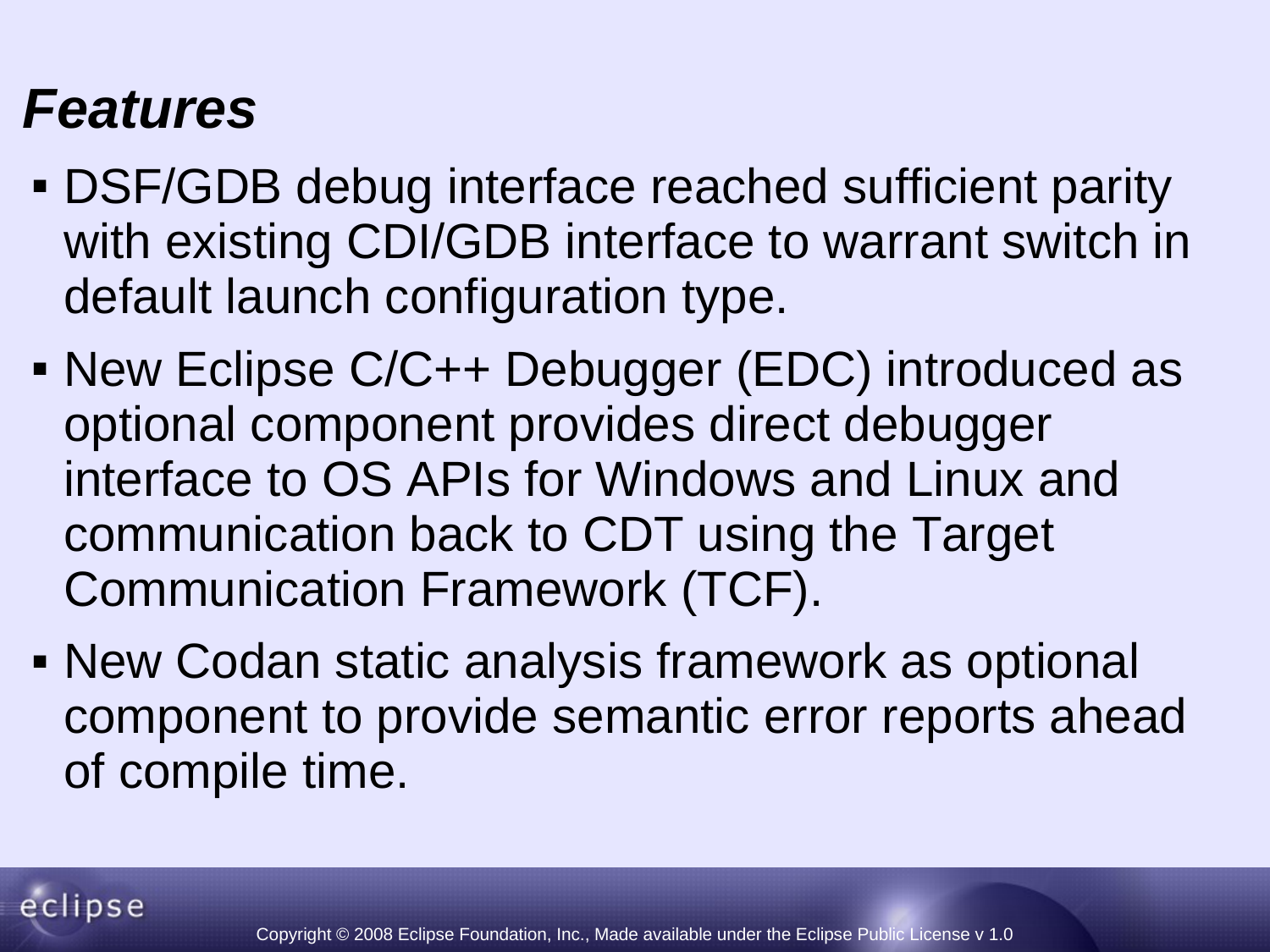#### *Non-Code Aspects*

- Documentation getting a good work over thanks to our new tech writer committer.
- Nothing else has changed.

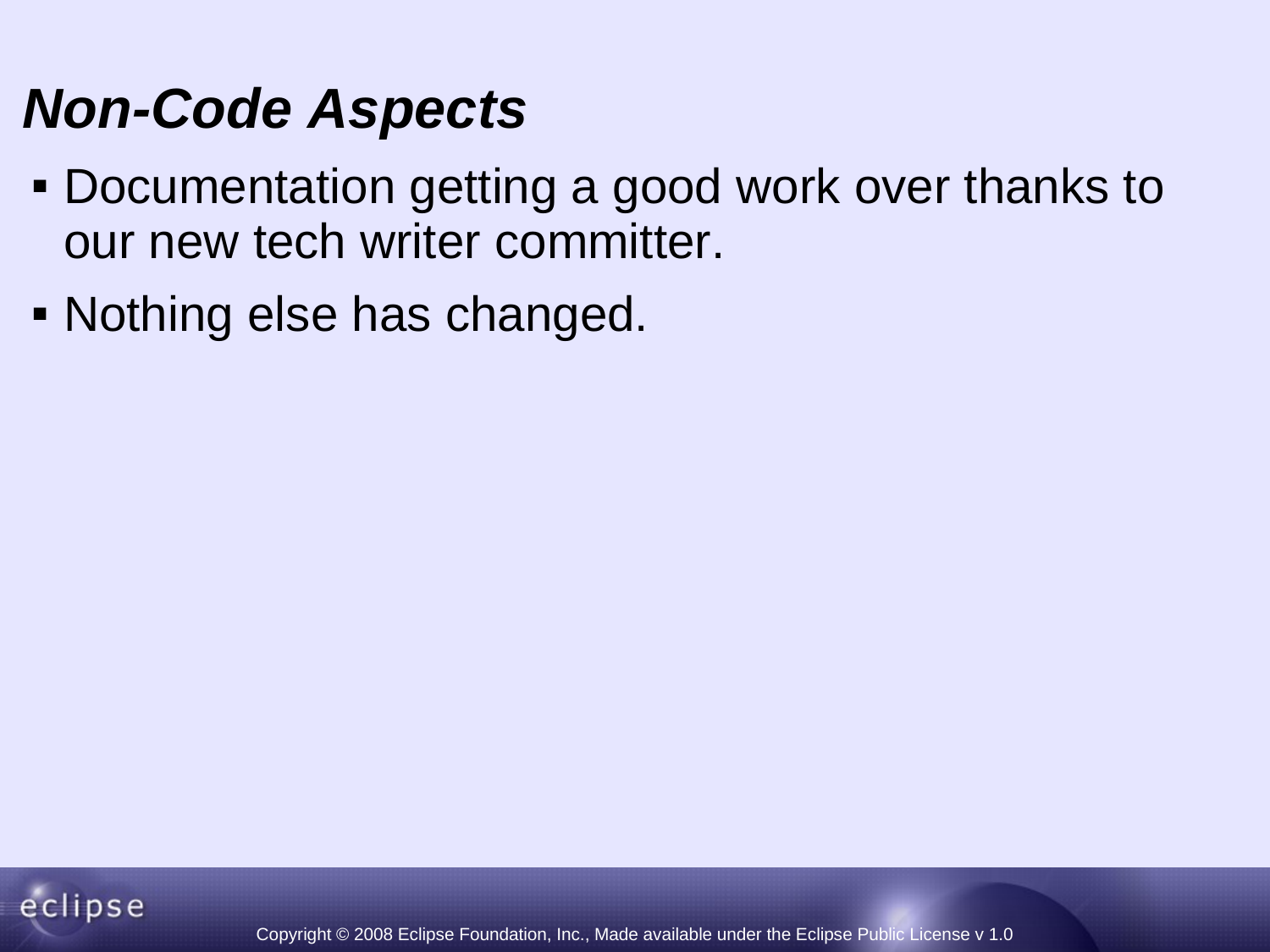# *APIs*

- I can certify that the CDT APIs are not Eclipse Quality.
- We continue to use API tooling to ensure they are managed.
- There are some minor changes in CDT 7.0.
- The hope is that we can reach this goal by CDT 8.0 Indigo, but that depends on the willingness and investment from the community to achieve this.

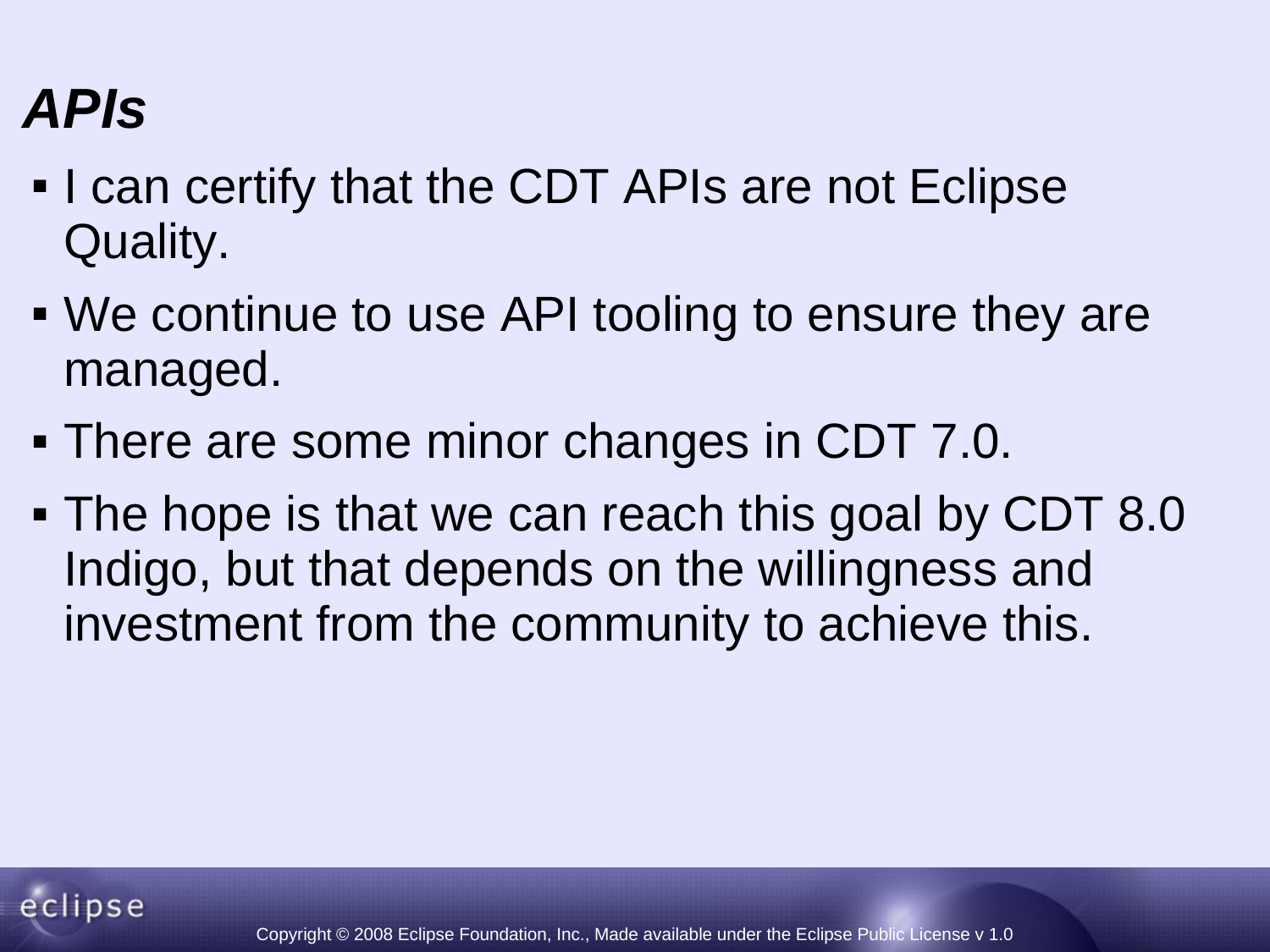# *Architectural Issues*

- The debugger interfaces continue to improve in architectural quality. DSF is well exercised thanks to GDB and EDC integrations.
- Core architecture quality is good, but there may be challenges adding new languages and parsing technologies (e.g. Objective-C using ANTLR).
- CDT Project Description Model continues to really struggle. Scanner Discovery integration with the model is broken right now and may not get fixed by release time.

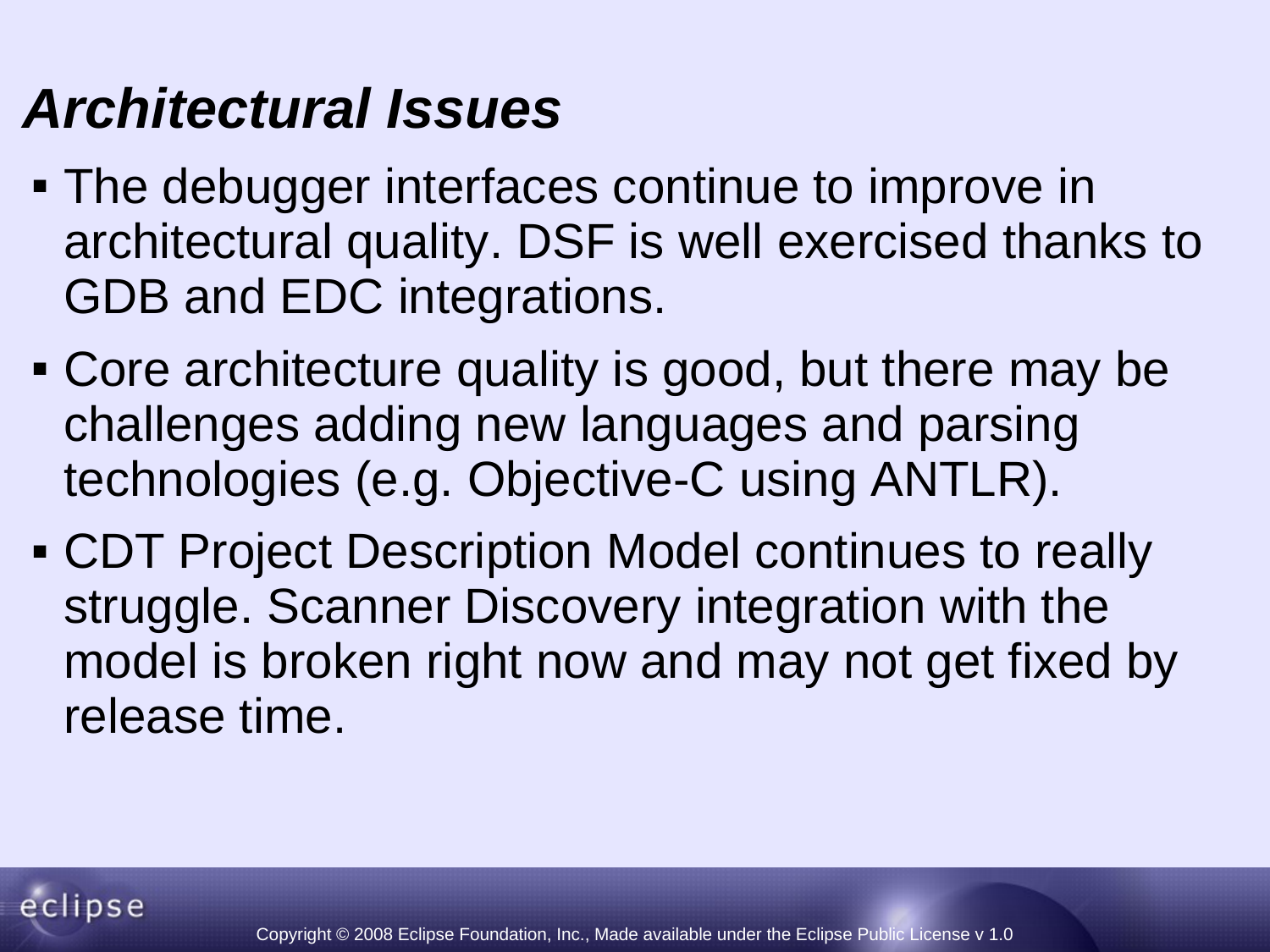# *Tool Usability*

- Simple edit/compile/debug cycle has good usability.
- New Project Wizard could still use a clean up to rearrange toolchain/project type selection order.
- Project properties have improved but there is still the strange duality between General and Build properties.
- With multiple launch config types fighting for C/C++ Local application launches, it will be difficult for users to do anything but the default.

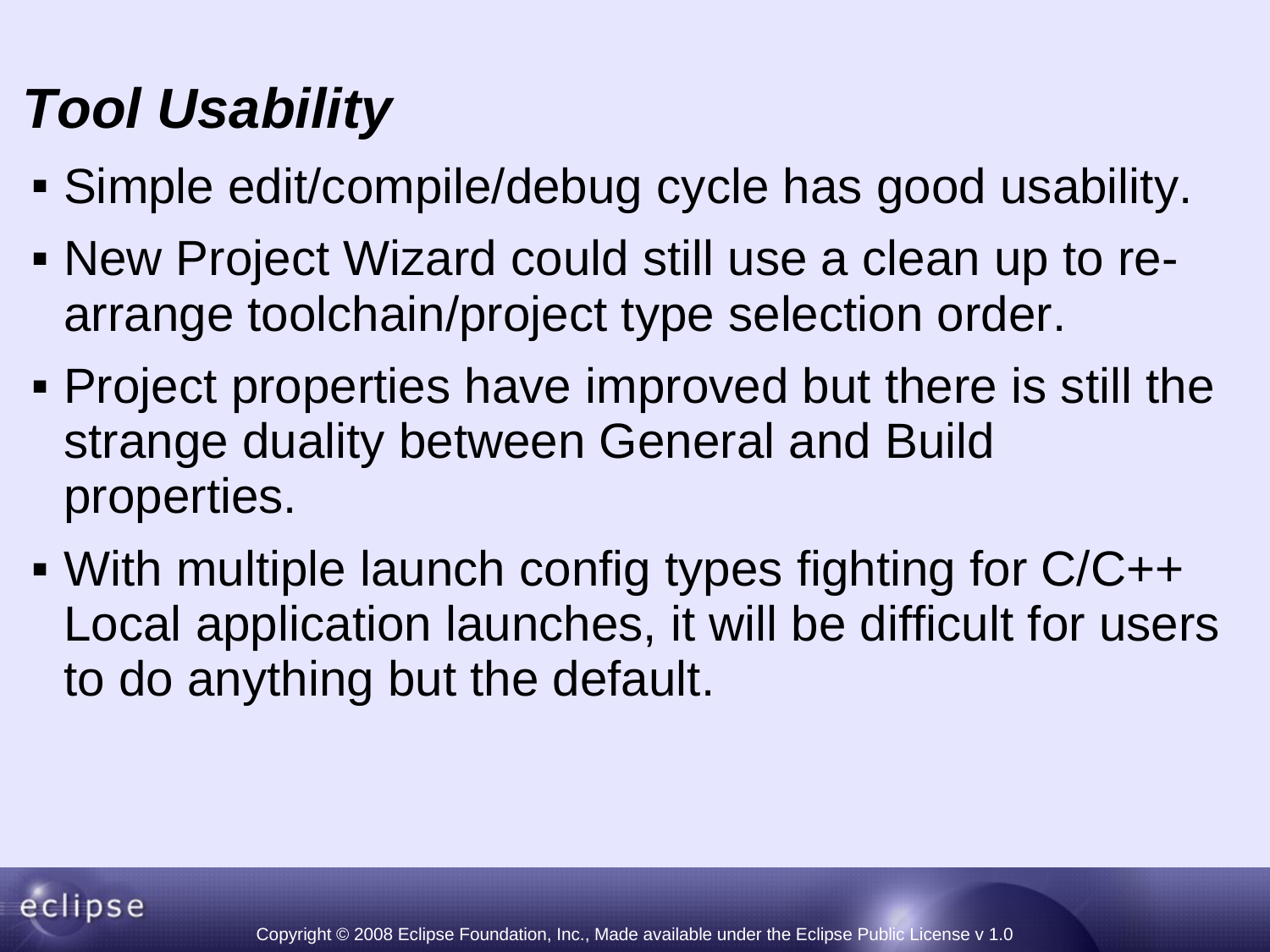### *End-of-Life*

- Nothing is end-of-lifed.
- While CDI/GDB is no longer the default, it is still supported by a few contributors.

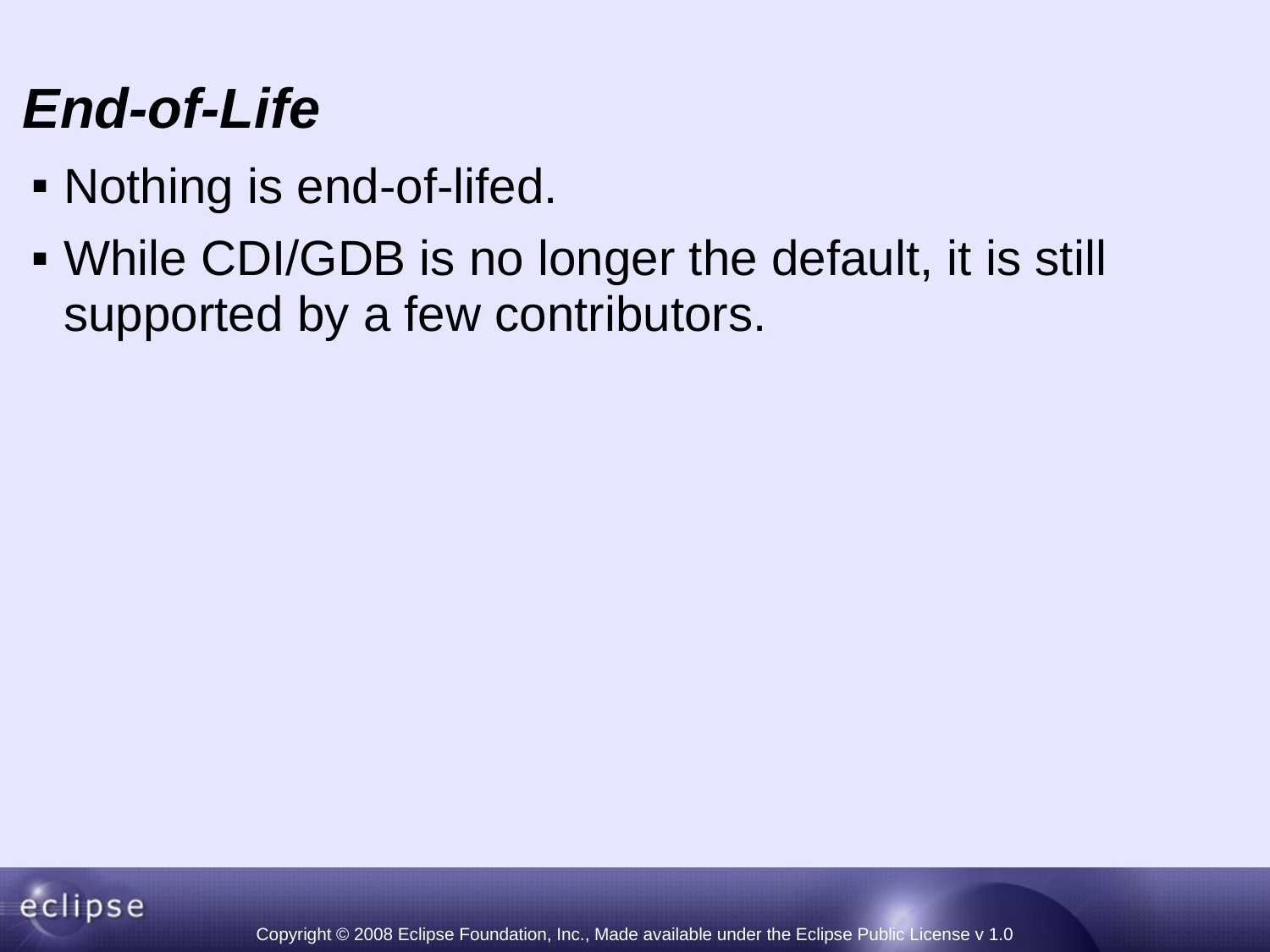# *Bugzilla*

- Current open bug count (May 28): 1204
	- Very close to traditional number at this time of year
- 1570 bugs created over last year
	- Which means close to that many closed

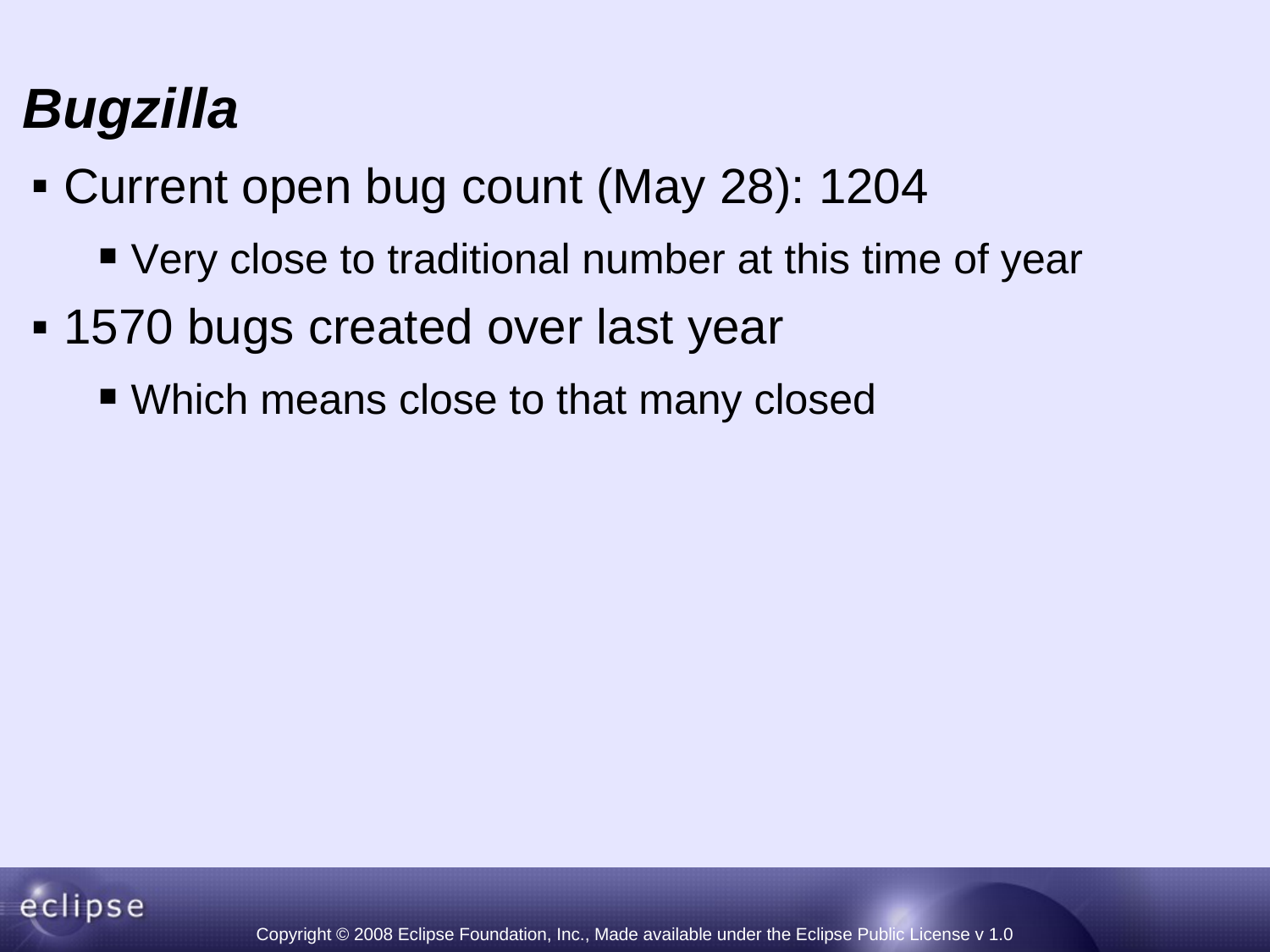## *Standards*

- CDT continues to support C and C++ language standards as well as the language variants supported by the GNU compiler.
- Support for C++0x is progressing well matching support provided by gcc 4.3+.
- CDT continues to support the defacto MI (Machine Interface) protocol for connecting to gdb complaint debuggers.
	- EDC adds support for gdb serial (gdbserver) and Windows debug APIs.

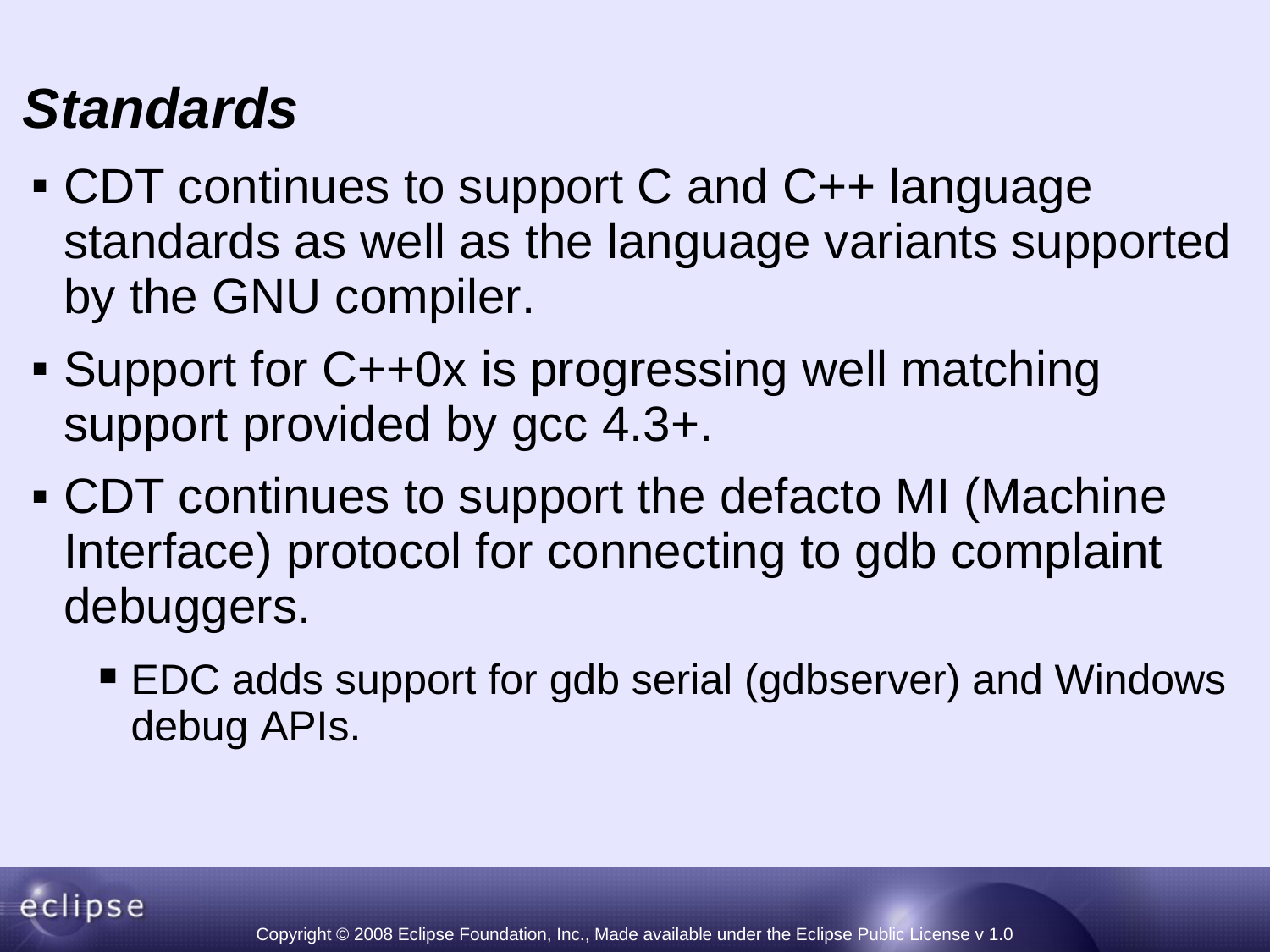# *UI Usability*

**IBM committers continue to invest in section 508** compliance and internationalization.

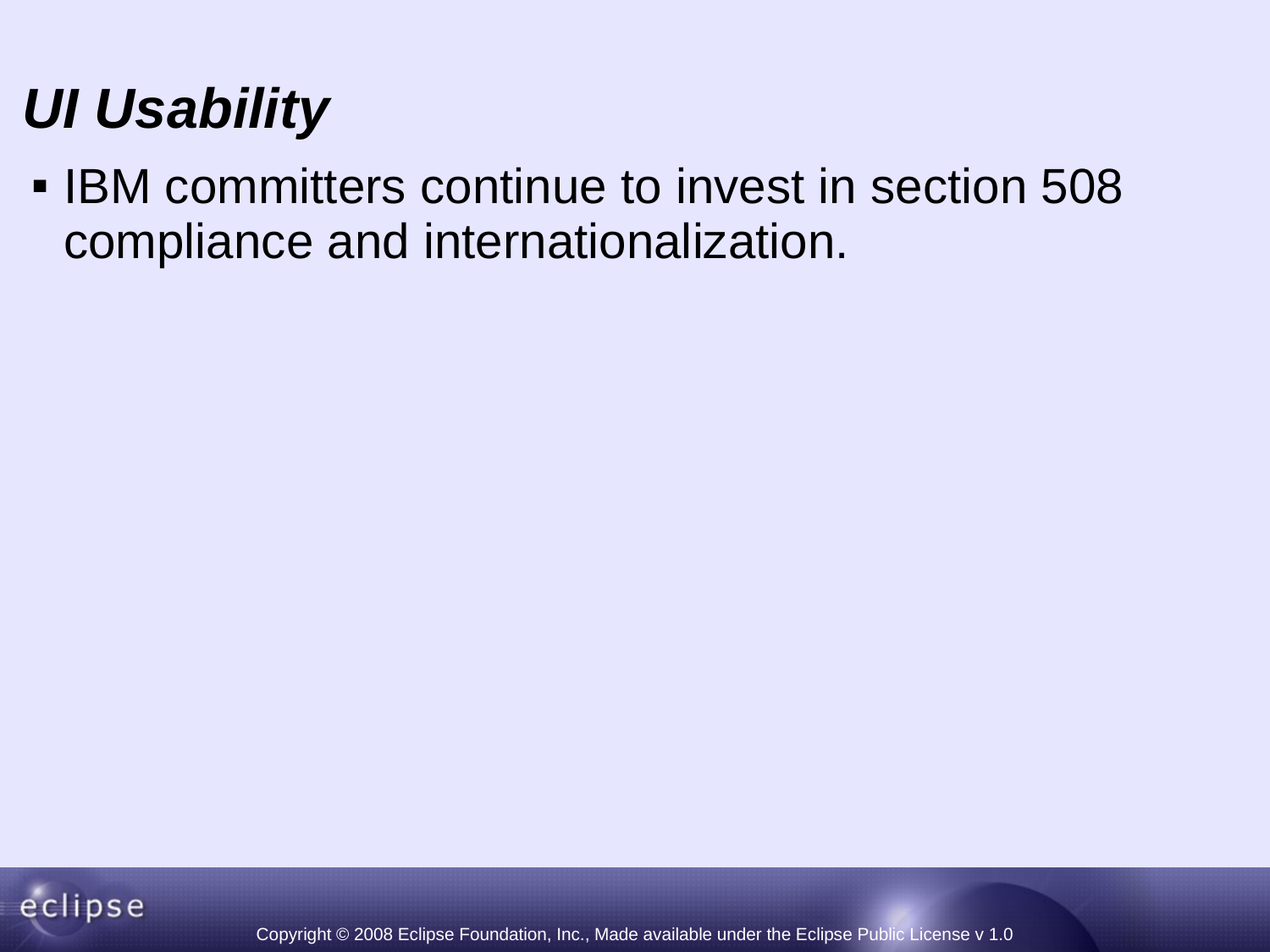# *Schedule*

 CDT has been following the Helios schedule as planned.

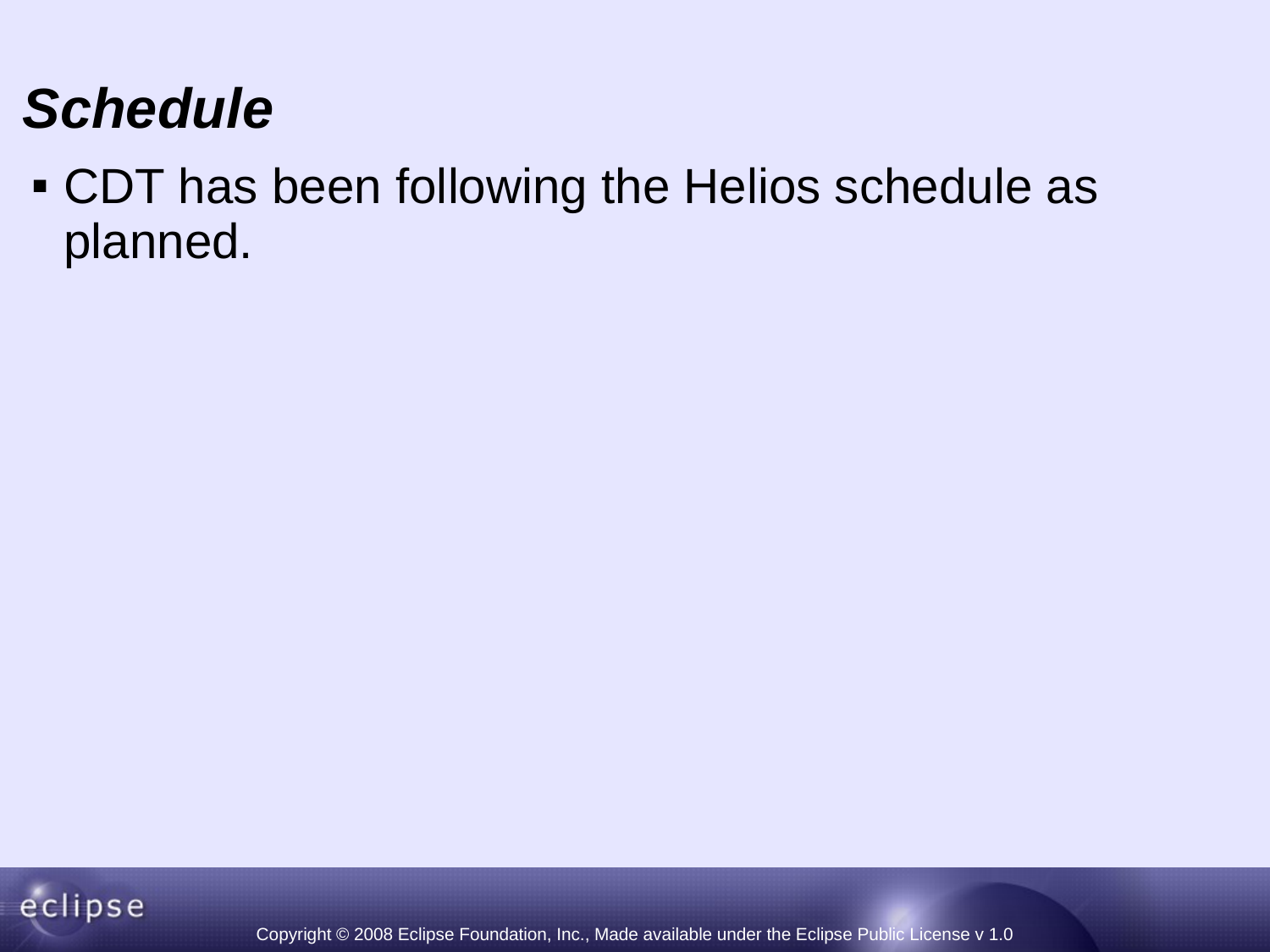# *Communities*

- Great presence at EclipseCon 2010 this year.
- Newsgroup and cdt-dev mailing list remain very active.
- Future of community growth will be in improving usability of CDT for host development of the big three platforms used by the community: Windows (through the external Wascana project), Linux, and Mac, as well as open mobile platforms like Android (through the Eclipse Sequoyah project).
	- Adding Objective-C support to our wish list to support Mac and iPhone development

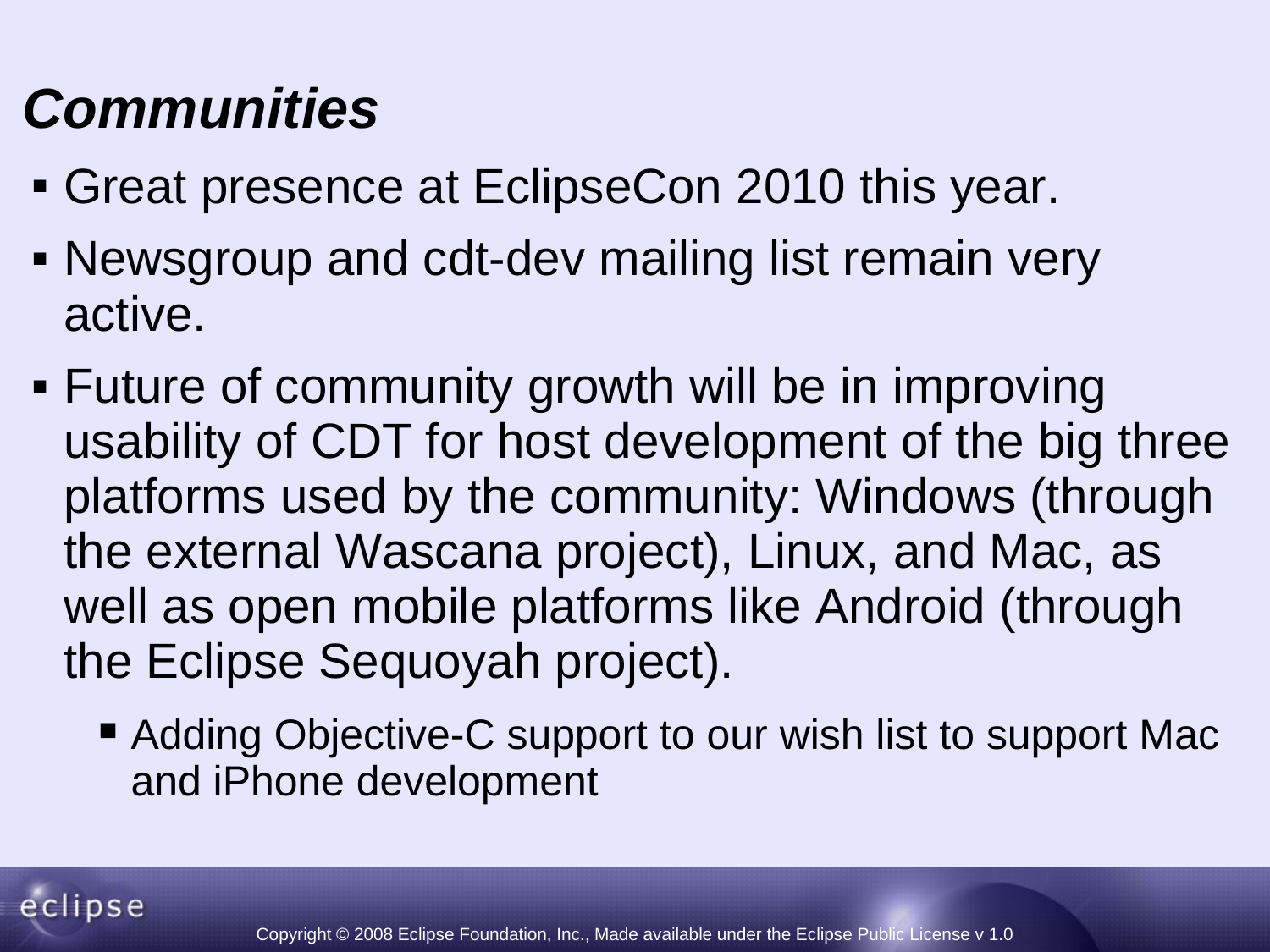# *IP Log*

- The project leadership verifies that the Eclipse IP policies and procedures have been followed.
- The frozen IP log for 7.0 Helios is here:
	- http://www.eclipse.org/cdt/releases/cdt7.0/cdt7\_project\_log .html
- The live IP log is here:
	- http://www.eclipse.org/projects/ip\_log.php? projectid=tools.cdt

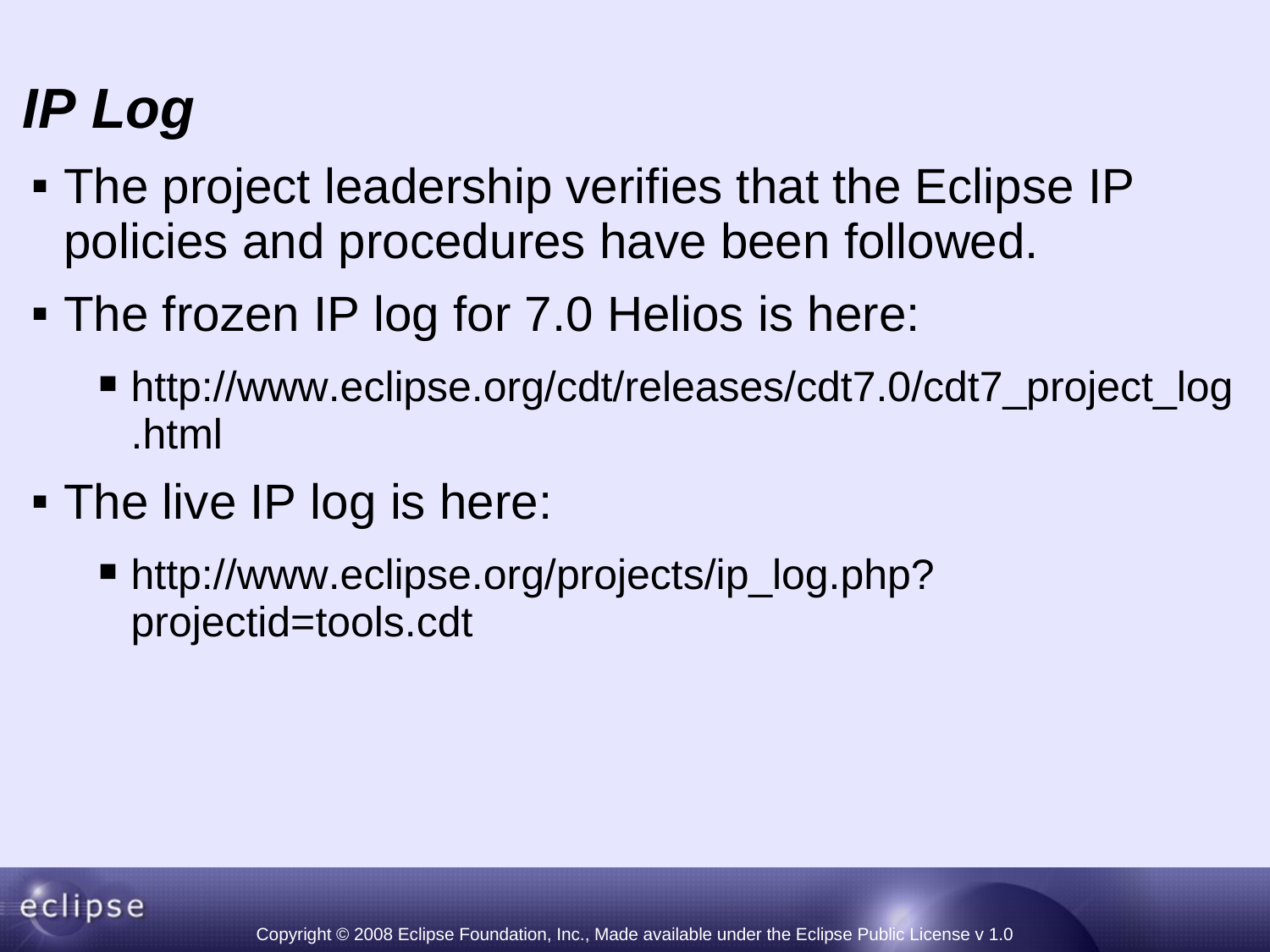## *IP Issues*

- The EMO explicitly asks during the Release Review if any Member would like to assert that this release infringes their IP rights.
- If so, the EMO and the project will follow the Eclipse IP Policy in discussions with that Member.

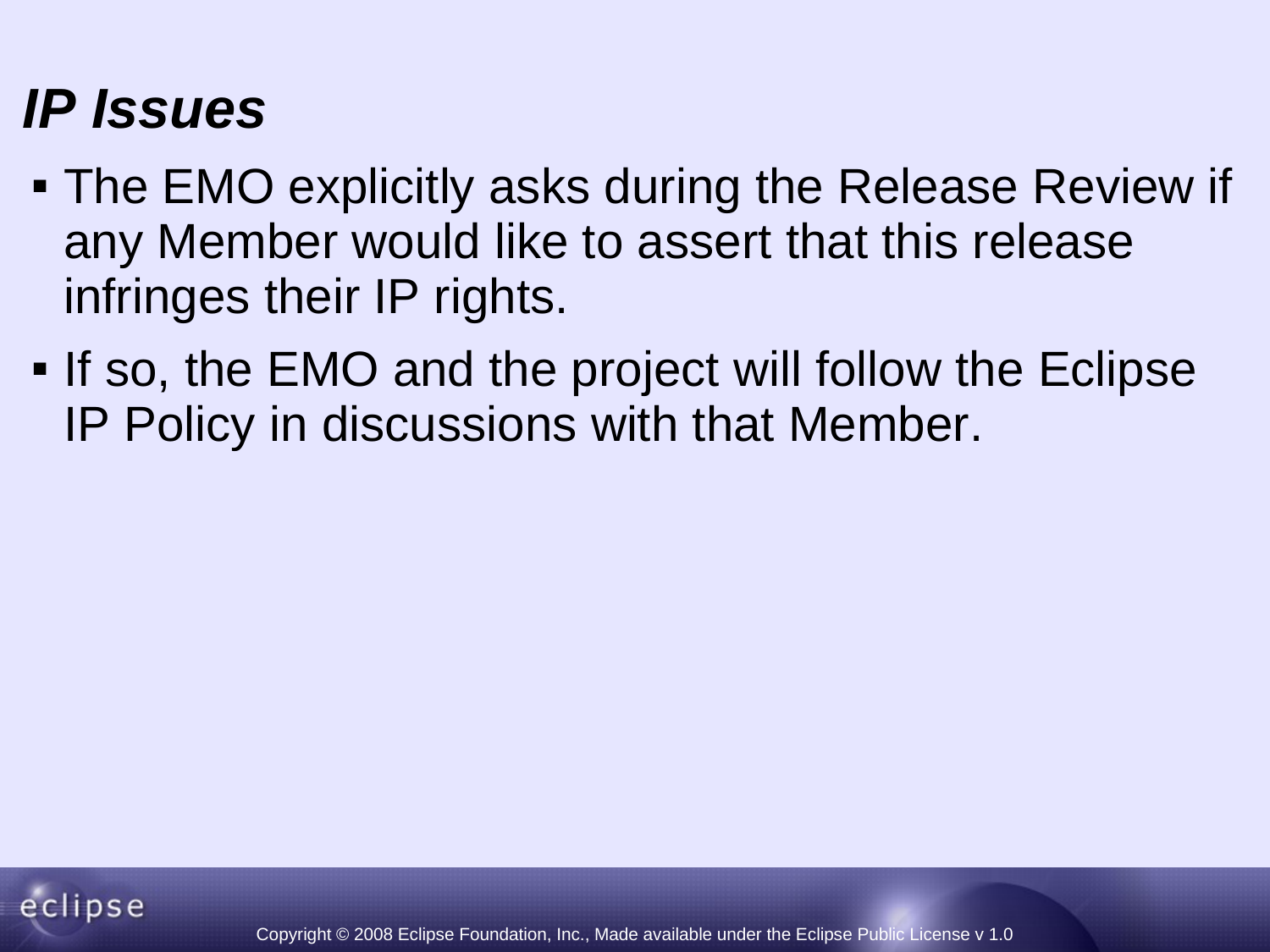#### *Notes*

That is all :)